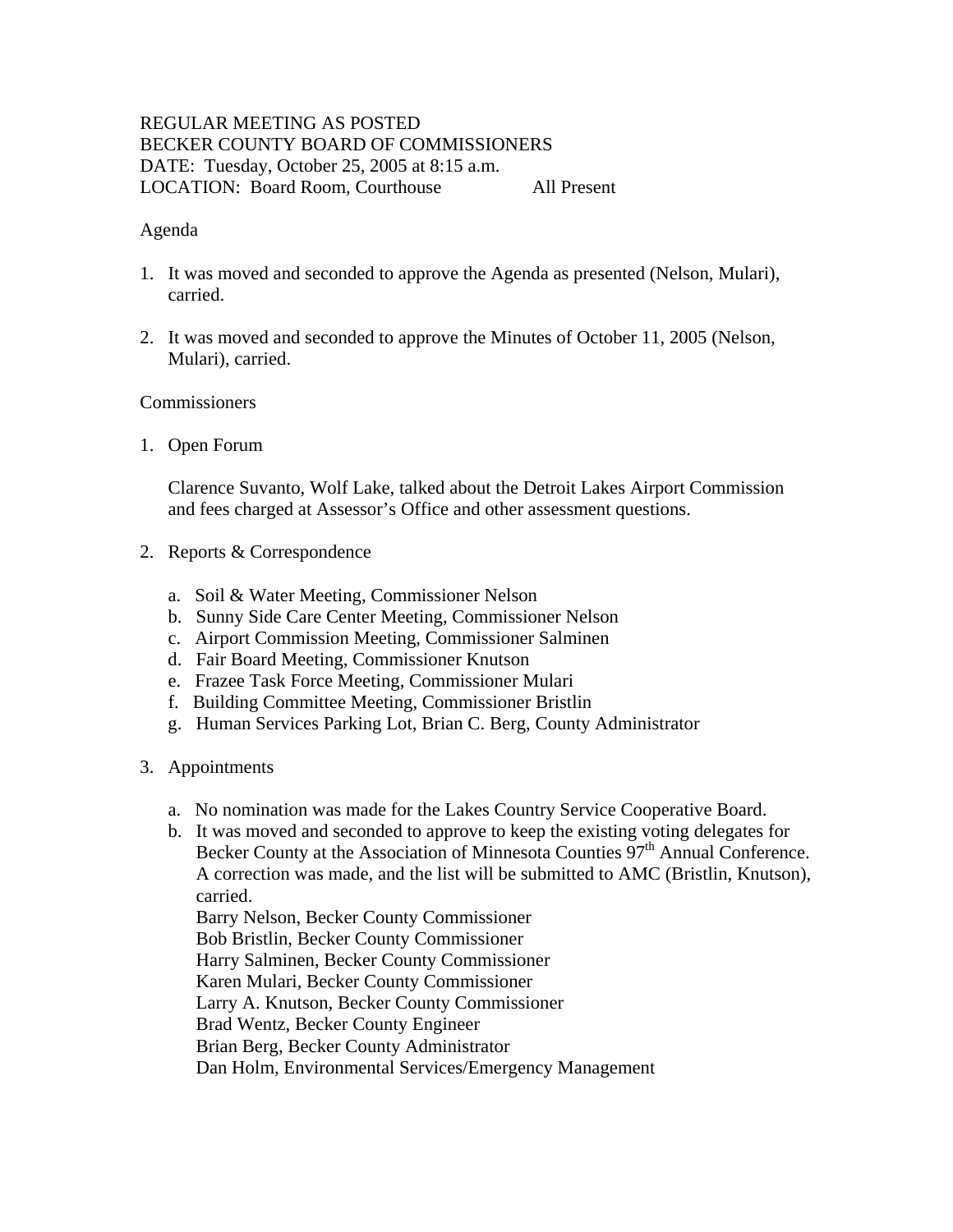4. It was moved and seconded to send a Letter of Support for Wild Rice Watershed 2006 Bonding Requests (Nelson, Bristlin), carried.

### Auditor

- 1. It was moved and seconded to approve a Gambling Permit to the Frazee Lions Club for operations at Broken Wheel 3 in Detroit Lakes (Bristlin, Nelson), carried.
- 2. It was moved and seconded to approve the following Annual Tobacco License Renewals (Nelson, Bristlin), carried.

Joy M McNamara, County 17 Club, Inc, Lake View Twp. Tamara L. Coats, Coats Management Inc., OBT/K&T's Pub & Grub, Osage Twp. Lance P. Highman, Northern Inn, Toad Lake Twp. Bill D. Christlieb, Osage Country Market, Osage Twp. Patricia J. Maloney, The Cormorant Pub, Inc., Cormorant Twp. Laura L. Larson, Express Foods, Carsonville Twp. Richard B. Sherbrooke, Lake Center Store, Lake Eunice Twp. Richard LeSage, Ice Cracking Lodge, Round Lake Twp. Randy Blanford, Tamarac Resort & Campground, Sugar Bush Twp. Marvin E. Erdmann, The Boondocks, Height of Land Twp. James S. Chelmo, Strawberry Lake Store, Sugar Bush Twp. Timothy J. Eischens, Two Inlets Country Store, Two Inlets Twp. Kathleen M. Sherbrooke, Cormorant Store, Inc., Cormorant Twp. Cynthia L. Knoll, Mr. Of Osage, Inc., Tommy's Toad Lake Store, Toad Lake Twp.

3. It was moved and seconded to approve a New Annual Tobacco License for Ann C. Springer & Paula Okeson (New Managers), Coalwell Agency, Inc., Highway 59 Store, Detroit Township (Bristlin, Nelson), carried.

Finance Committee Minutes

- 1. It was moved and seconded to approve the Claims (Mulari, Nelson), carried.
- 2. Human Services Personnel Requests: Temporary Social Worker for the term of six months to cover an approved leave, committee recommended to continue process; Support Enforcement Aide Vacancy, committee recommended to continue process; Office Support Specialist Vacancy, committee recommended to continue process.
- 3. Sheriff Personnel Requests: Full-time Correction Officer Vacancy, committee recommended to continue process; Temporary Full-time Deputy Position, Committee recommended to continue process. Safe and Sober Grant for Overtime, committee recommended to approve.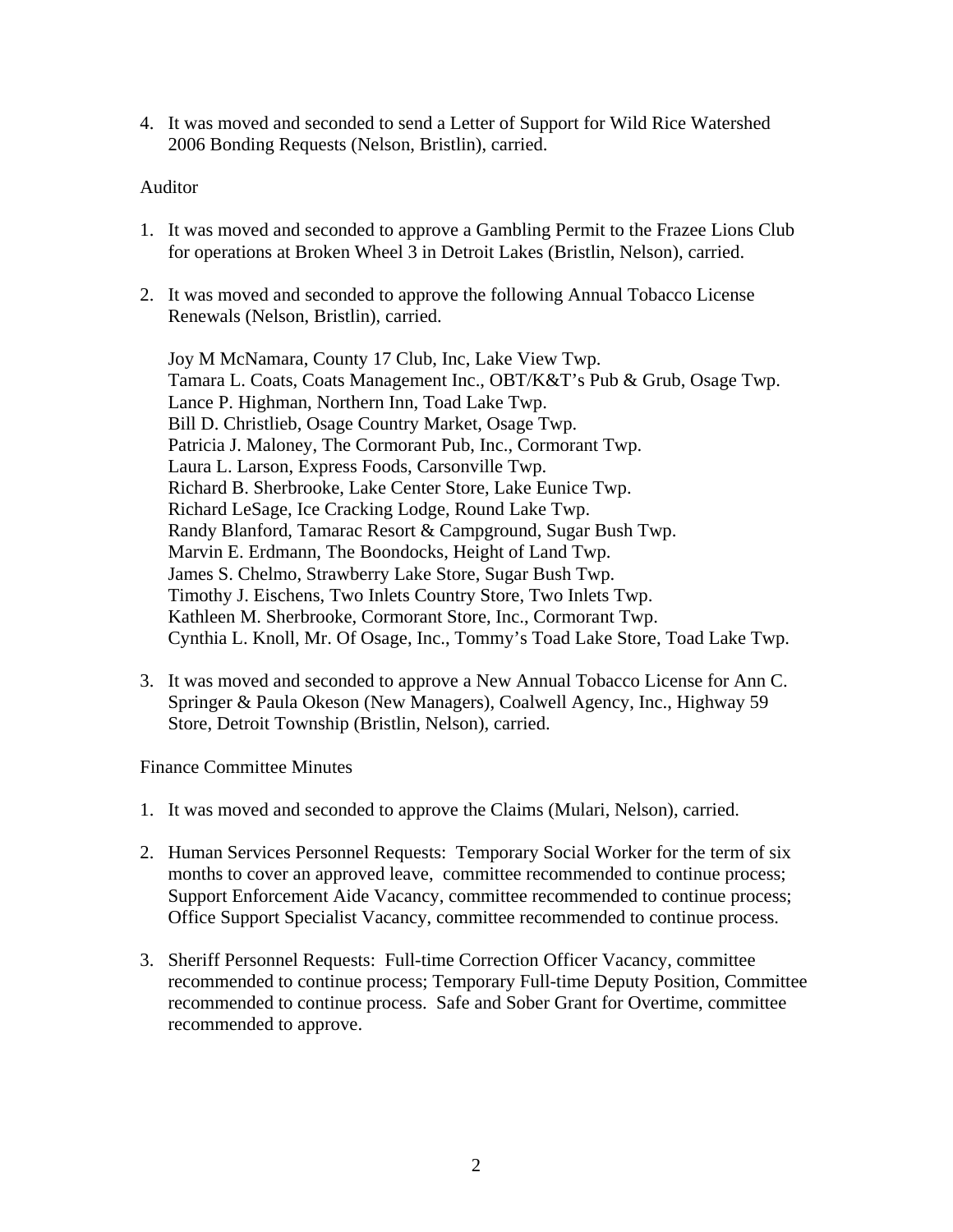- 4. Motor Vehicle Remodeling. It was moved and seconded to authorize the building committee to expend up to \$20,000 for the remodeling project and to select the best price from the three quotes (Mulari, Nelson), carried.
- 5. Regional Solid Waste. It was moved and seconded to approve the request by the Regional Solid Waste Committee for financial support in the amount of \$3,500 (Knutson, Bristlin), carried.
- 6. It was moved and seconded to pass Resolution No. 10-05-2C, authorizing the Building Committee to move forward with construction of the Becker County Human Services Parking Lot and authorizes the expending of county funds to complete the individual phases of this project as listed with County Board Chair or Vice-Chair approval (Nelson, Knutson), carried.
- 7. GASB 34 Policy Update. It was moved and seconded to accept the revision to the GASB 34 Policy effective January 1, 2004 adopted 9/14/2004 and is effective on January 1, 2004 (Bristlin, Knutson), carried.
- 8. It was moved and seconded to approve a one time transfer in the amount of \$2,684,713 from the General Fund to establish the Public Safety Fund retroactive to January 1, 2004 (Bristlin, Mulari), carried.
- 9. Cash Comparisons and Investment Summaries were discussed.
- 10. Vehicle Insurance was discussed.
- 11. An Exit Interview with the State Auditors was held for the audit of the year ended December 31, 2004.

#### Assessor

1. It was moved and seconded to approve the following Abatements (Mulari, Bristlin), carried.

| Parcel #     | <b>Tax District</b> | Request   |       | Amount Recommendation |
|--------------|---------------------|-----------|-------|-----------------------|
| R04.0121.003 | Callaway            | Destroyed | \$144 | Approved              |
| R33.0152.000 | Toad Lake           | Error     | 226   | Approved              |

Human Resources

1. Appointments: Review Board. It was moved and seconded to approve the appointments of Holly Reller, Human Services and Tanya Hockett, Treasurer's Office (Mulari, Bristlin), carried.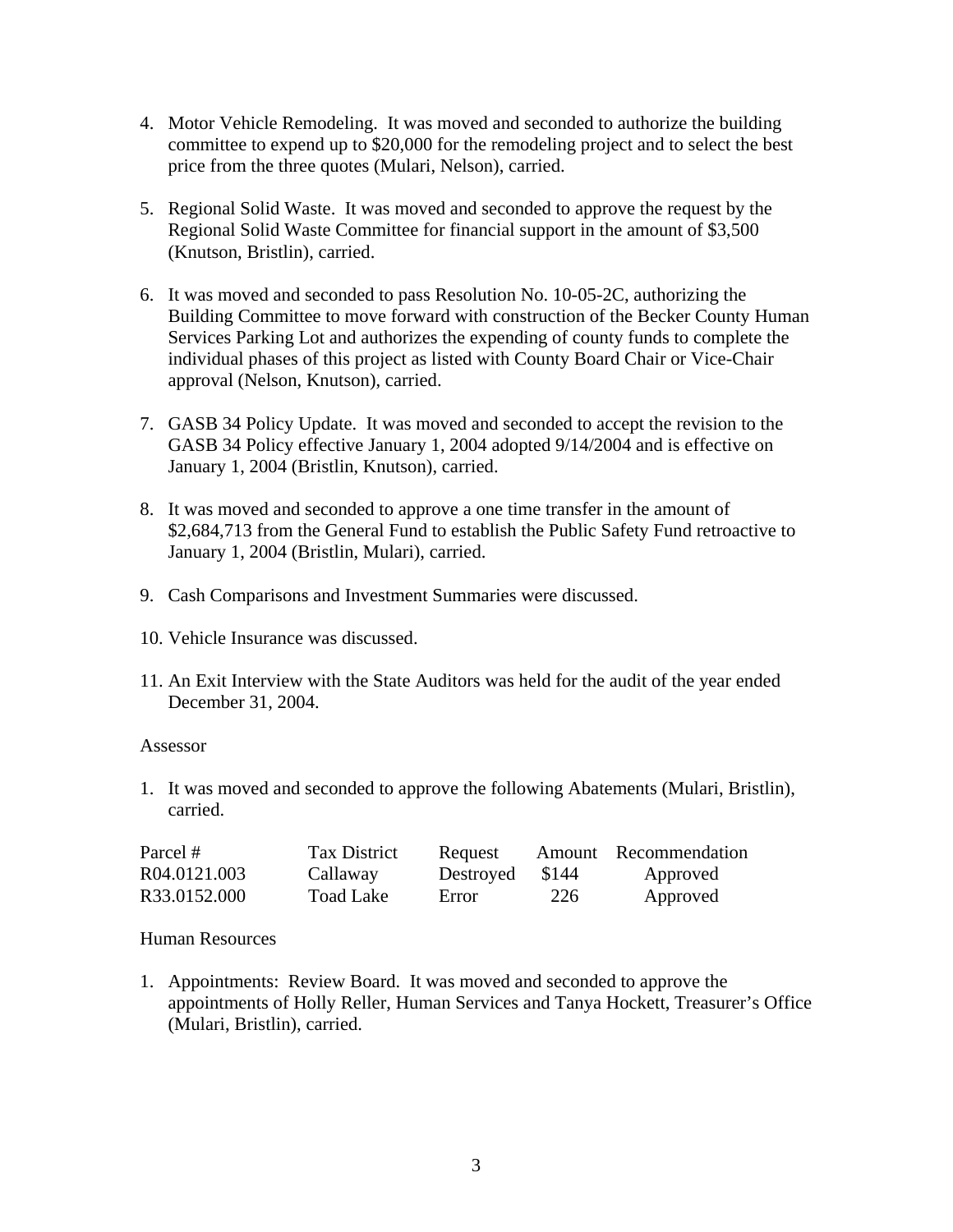### Closed Session – Negotiations

- 1. It was moved and seconded to closed the County Board Meeting (Mulari, Bristlin), carried.
- 2. Negotiations were discussed.
- 3. It was moved and seconded to open the County Board Meeting (Bristlin, Mulari), carried.
- 4. It was moved and seconded to approve the support of the insurance recommendations from the insurance committee and to give authorization to the County Administrator to implement any one or all of the recommendations (Mulari, Knutson), carried.

# **Sheriff**

- 1. It was moved and seconded to pass Resolution No. 10-05-2G, to fill a full-time Correctional Officer position in the County Sheriff's Department due to a resignation and if filling the full-time position results in a part-time vacancy, to hire a permanent, part-time Correctional Officer from the Correctional Officer applicant pool list (Nelson, Bristlin), carried.
- 2. It was moved and seconded to approve to pass the Resolution authorizing Execution of Agreement the Safe & Sober Reimbursement project during the period from October 1, 2005 through September 30, 2006 (Knutson, Nelson), carried.
- 3. It was moved and seconded to pass Resolution No. 10-05-1H, to hire a 6-month temporary full-time Deputy in the County Sheriff's Department due to trial reassignment of a deputy to assist the narcotics investigator from the pool list (Bristlin, Nelson), carried. Sheriff Tim Gordon thanked the County Board for their help in fighting the war on drugs in Becker County.

#### Human Services

- 1. It was moved and seconded to approve the Agenda with additions (Nelson, Mulari), carried.
- 2. Jon Iwen, Supervisor, Adult Services, gave an overview of his department.
- 3. The Minnesota Senior Health Options Update was discussed and the County Board concurred that it was not in the best interests of the county to enter into a contract with Medica to provide Care Coordination services for 90 clients currently enrolled under this plan.
- 4. It was moved and seconded to approve the following Purchase of Services Contracts (Knutson, Nelson), carried.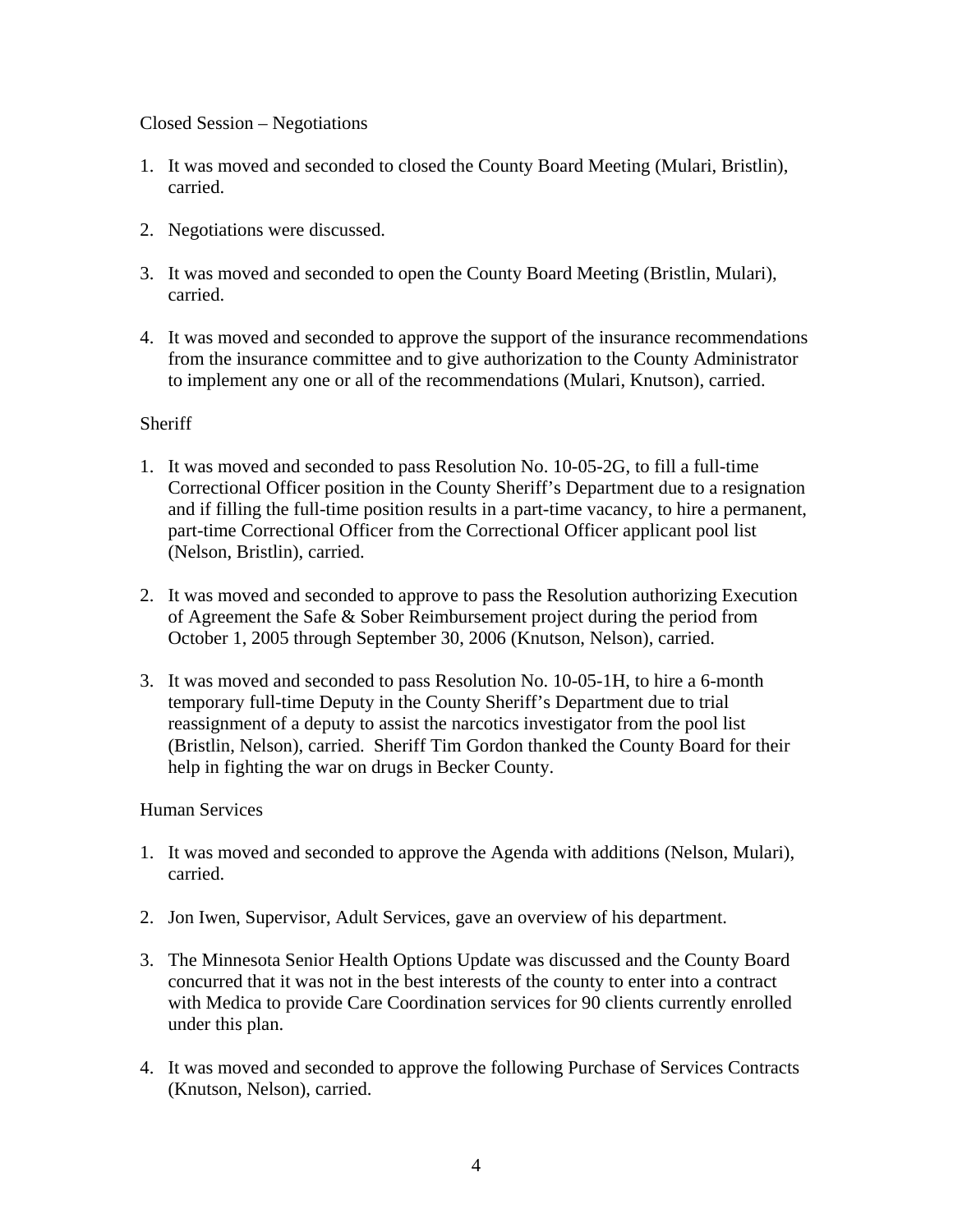Perham Memorial Home Care (Home Care Services) St. Mary's Regional Health Center (Assisted Living Services for the Elderly)

- 5. It was moved and seconded to pass Resolution No. 10-05-2F, to hire a full-time temporary Social Worker in the Human Services Department due to an employee currently on an approved leave of absence and to hire from the Merit System (Nelson, Mulari), carried.
- 6. It was moved and seconded to pass Resolution No. 10-05-2D, to hire a full-time Office Support Specialist from the Merit System pool list and if filling this position results in a part-time vacancy to hire a permanent, part-time replacement for that vacancy from the Merit System Pool list (Nelson, Mulari), carried.
- 7. It was moved and seconded to pass Resolution No. 10-05-2E, to hire a full-time Support Enforcement Aid position in the Human Service Department due to a promotion from the Merit System pool list (Mulari, Nelson), carried.
- 8. It was moved and seconded to accept the Public Assistance Applications (Bristlin, Mulari), carried.
- 9. It was moved and seconded to approve the Human Services Claims (Bristlin, Mulari), carried.
- 10. It was moved and seconded to approve the application to administer the WIC Program for the period January 1, 2006 to December 31, 2010 (Mulari, Knutson), carried.
- 11. It was moved and seconded to approve the Community Health Claims (Mulari, Bristlin), carried.
- 12. It was moved and seconded to approve the Transit Claims (Bristlin, Nelson), carried.

Planning & Zoning

- 1. Larry R. Kramka, Regional Hydrologist, Department of Natural Resources, sent a letter to the Becker County Planning & Zoning Office applauding the Becker County Shoreland Ordinance Revision to Section 7C Shoreland Commercial/Transient Multi-Unit Developments areas.
- 2. Becker County Planning Commission (PC) Minutes of October 18, 2005:
	- 1) FIRST ORDER OF OLD BUSINESS: Jason Sjostrom. It was moved and seconded to concur with the findings and recommendations of the PC to Deny the application for a conditional use permit for a retaining wall in the shore impact zone based on the fact that the plan is inadequate to address the drainage and erosion problem (Knutson, Bristlin), carried.
	- 2) SECOND ORDER OF OLD BUSINESS: Juergen & Alice Byers. Tabled.